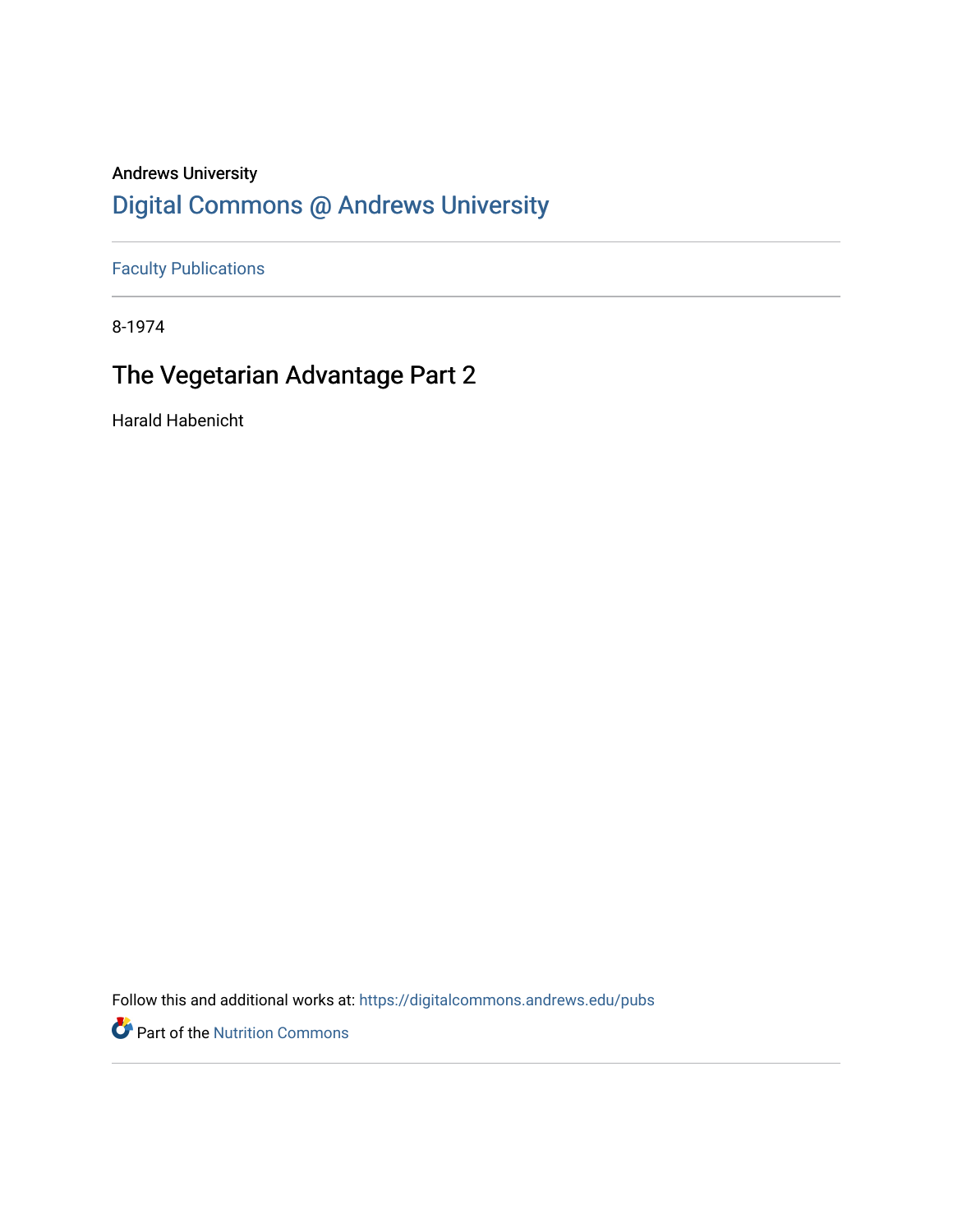# **The Vegetarian Advantage**

In our article last month we dis cussed some of the health hazards of using flesh as food. Let us now look at some positive advantages of the vegetarian way of life.

We often hear misinformed flesh-users refer to the feats of strength they perform after eating a big, juicy s'teak. Dr. Frederick Stare (professor of nutrition, Har vard University) has said: "Lum berjacks may demand plenty of red meat to get timber cut, but that demand rests on habit and not on a nutritional or medical basis."<sup>1</sup>

What are the facts about protein (animal or vegetable) and energy metabolism?

"Man cannot consume and digest sufficient amounts of pro tein to satisfy his energy require ments." 2 He does best when deriving his energy from three sources, i.e., carbohydrates, fats, and protein.

"Carbohydrates and fats are called protein sparers." In other words, their presence in the diet relieves the necessity of tissue proteins being broken down to produce energy. This decreases the "wear and tear" on the body.<sup>3</sup>

When a human subject in the resting state (basal) eats food, there is an increase in the heat produced in the body. This in crease is called specific dynamic action. Protein increases the heat by 30 per cent, carbohydrates by 6 per cent, and fats by 4 per cent.

"The extra heat resulting from protein food cannot be employed for production of mechanical or

*Herald A. Habenicht, M.D., is director of Andrews University Health Services.*

other forms of energy. It is a waste heat and is simply added to heat produced by the muscular exer tion. A diet very rich in protein is therefore unsuited to heavy mus cular work." 4

When fats and carbohydrates are used as the energy source, the extra heat (specific dynamic ac tion) is harnessed in the perform ance of work. Heat wastage is abolished and the extra energy is incorporated in the energy ex change of exercise. <sup>5</sup>

These scientific facts have been well known in medical and nutri tional circles for many years. As far back as 1920, Dr. H. C. Sherman (Columbia University) wrote, "Muscular activity which has such a decided effect in raising energy requirements, has no influence on the amount of protein needed." He found no increase in urea ex cretion with exercise, showing that protein is not utilized for muscle energy when adequate amounts of fat and carbohydrate are present. <sup>6</sup>

#### **Improves Endurance**

In the early 1900's Dr. Schouteden of Belgium made an interest ing endurance test, comparing vegetarians and nonvegetarians. Using a standardized grip meter, he found that the vegetarian group could squeeze an average of 69 units, while the nonvegetarians averaged only 38 units. <sup>7</sup>

Much more recently Professor Per-Olaf Astrand, M.D., a Swedish scientist, used nine trained ath letes on stationary bicycles in an intriguing experiment. After sev eral days on a mixed diet (vege tables, fruit, meat), they were allowed to pedal to the point of

## Part 2/Herald Habenicht

exhaustion. The average length of time they pedaled was 114 min utes.

Next they were placed for three days on a high fat and protein diet (meat, milk, and eggs). When instructed to pedal to exhaustion, the three athletes could average only 57 minutes.

After three more days' rest while eating a carbohydrate-rich diet (vegetables, fruit, and cereals), they were allowed to perform a third time. This time they aver aged 167 minutes, with several going past the 240-minute mark.

Dr. Astrand concluded, "There seems no doubt that it is proper to exclude protein from consid eration as a fuel for working mus cle cells. . . . Consumption for several days of a carbohydraterich diet will improve the capacity for prolonged exercise. . . . These are the basic facts. Forget the protein myth and the other super stitions." 8

Coach Rudy Fahl, for more than ten years the organizer-promoter of the annual Pikes Peak Mara thon, found that year after year vegetarians received the trophies. He noted that meat eaters had more cramps and did not have the extreme endurance required by the 26-mile, steep trail. <sup>9</sup>

Thus we see science and experi ence vindicating Ellen White's statement: "It is a mistake to sup pose that muscular strength de pends on the use of animal food. The needs of the system can be better supplied, and more vigor ous health can be enjoyed, with out its use. The grains, with fruits, nuts, and vegetables, contain all the nutritive properties necessary to make good blood. These ele-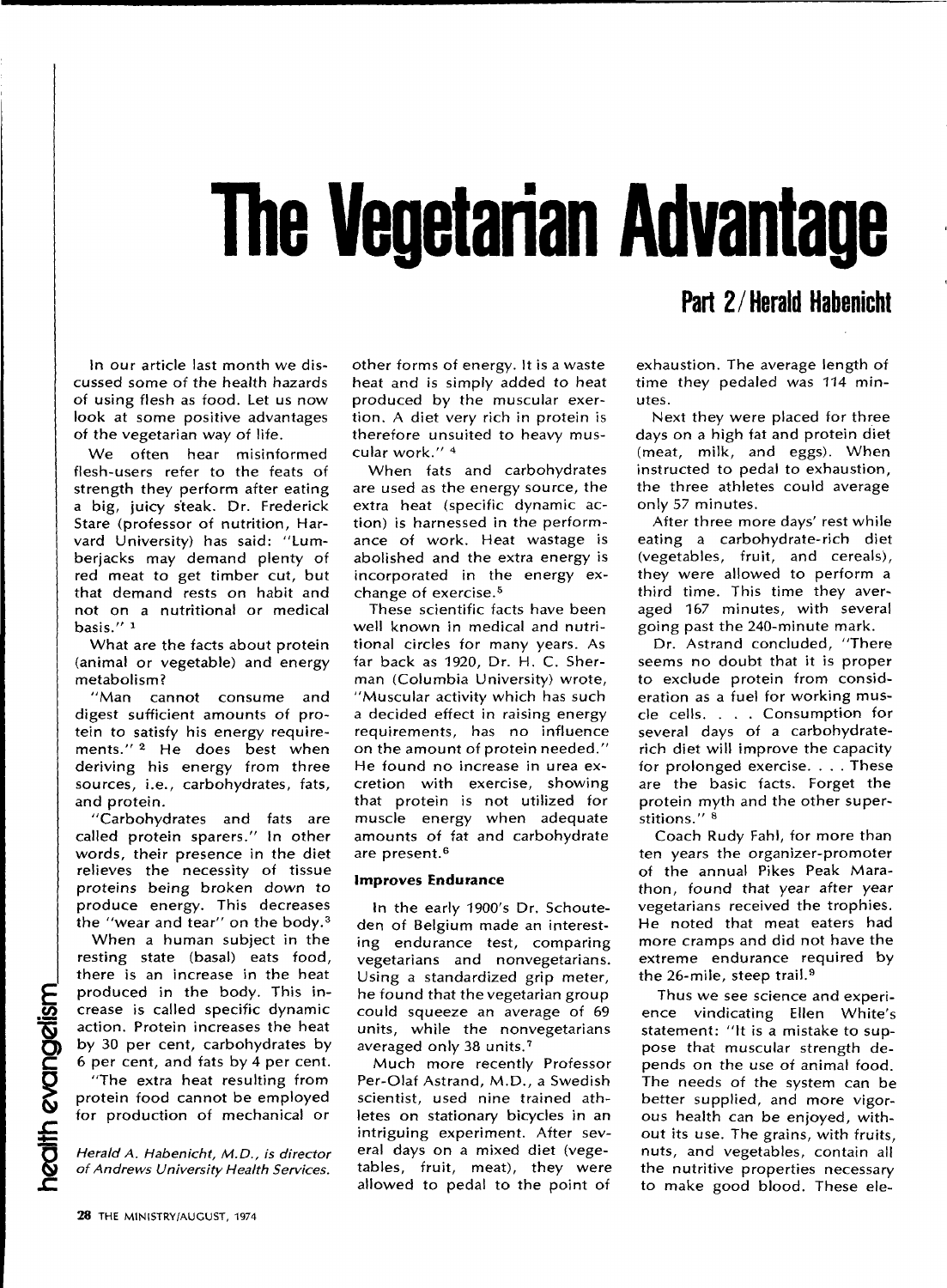

ments are not so well or so fully supplied by a flesh diet."-The *Ministry of Healing*, p. 316.

#### **Increases Longevity**

Vegetarians live longer. Back in 1864 Mrs. White wrote: "After the flood the people ate largely of animal food. ... He [God] per mitted that long-lived race to eat animal food to shorten their sin ful lives. Soon after the flood the race began to rapidly decrease in size, and in length of years." *<i>P Spiritual Gifts, vol. 4, p. 121* (1864).

Last month's article showed how meat eating contributes signifi cantly to the risk of deaths from heart attacks and cancer---the number one and number two kill ers in the United States.

A number of research scientists are becoming convinced that feeding a high-protein diet-usually a meat diet-accelerates the growth and maturation process, with the ultimate result of de creased stature and shorter life span.

Dr. M. H. Ross<sup>10</sup> found that rats (whose protein metabolism is very similar to human beings) lived longer on a low-protein, lowcalorie diet. Dr. H. C. Sherman added lean meat to the rat diets as an extra protein supplement. These rats grew faster and their life span was shorter.<sup>11</sup>

Dr. Ancel Keyes states: "In the growing animal it is customary to consider the least amount of pro tein which will allow the maxi mum growth, but for what else? We usually judge the animal by size and appearance, but seldom by length of life. Longevity is in frequently considered, because

perhaps the small evidence points to an inverse correlation between rate of growth and eventual lon gevity." 12

Recent studies done by Dr. U. D. Register at Loma Linda Uni versity showed that rats fed the cafeteria (vegetarian) diet plus a meat entree grew faster, repro duced sooner, reached a shorter final size, and died sooner than their paired brothers and sisters fed the cafeteria diet alone. <sup>13</sup>

Preliminary studies on California Seventh-day Adventist men showed them to live 6.2 years longer than their non-Adventist counterparts. 14 Loma Linda Uni versity's School of Health has re cently been awarded research grants totaling more than \$800,- 000 to investigate in greater depth this increased longevity and hope fully to demonstrate conclusively the role of vegetarianism in this observed increase of life expec tancy.

#### **Vegetarians Are Healthier**

The Spirit of Prophecy has some startling statements about meat eating and disease.

"The liability to take disease is increased tenfold by meat eating." The liability to take disease is<br>increased tenfold by meat eating."<br>*-Testimonies,* vol. 2, p. 64 (1868).<br>"These who use flesh meat"

"Those who use flesh meat  $\dots$ prepare the way for disease to fasten upon them."-Counsels *on Diet and Foods, p. 390 (1903).* "Cancers, tumors, and pulmo nary diseases are largely caused by meat eating."—*Ibid.*, p. 383 (1902).

"The animals are diseased, and by partaking of their flesh, we plant the seeds of disease in our own tissue and blood. . . . When we are exposed to prevailing epi demics and contagious diseases, the system is not in a condition to resist the disease."-*Ibid.*, p. 386 (1896).

Dr. Ernest L. Wynder, president of the American Health Founda tion, recently stated: "We believe that a diet high in animal protein and animal fat correlates with a high incidence of colon cancer." <sup>15</sup>

"People living in the areas with a high recorded incidence of car cinoma (cancer) of the colon tend to live on diets containing large amounts of fat and animal protein, whereas those who live in areas with a low incidence of cancer live on largely vegetarian diets (high in fiber) with little fat or animal matter." 16

The National Cancer Institute (Bethesda, Maryland) recently re ported: Currently available geo graphic data support the associa tion between beef consumption and the occurrence of bowel can cer. 17 (In 1973, 47,000 persons died of cancer of the colon in the U.S.A.-second only to lung cancer as a cause of cancer deaths.)

Dr. Denis P. Burkitt (of the Medical Research Council of Great Britain and for many years a missionary in Central Africa) goes even further in his data to add appendicitis, diverticulitis, ulcerative colitis, and polyps of the large bowel to the diseases that are produced by dietary fac tors and are absent in vegetari ans. <sup>18</sup>

Over one million cases of food poisoning are reported yearly in the United States. 19 Salmonella organisms are responsible in a majority of instances. Meat and poultry products are the usual ve hicle of contamination. Vegetari ans are rarely bothered by these